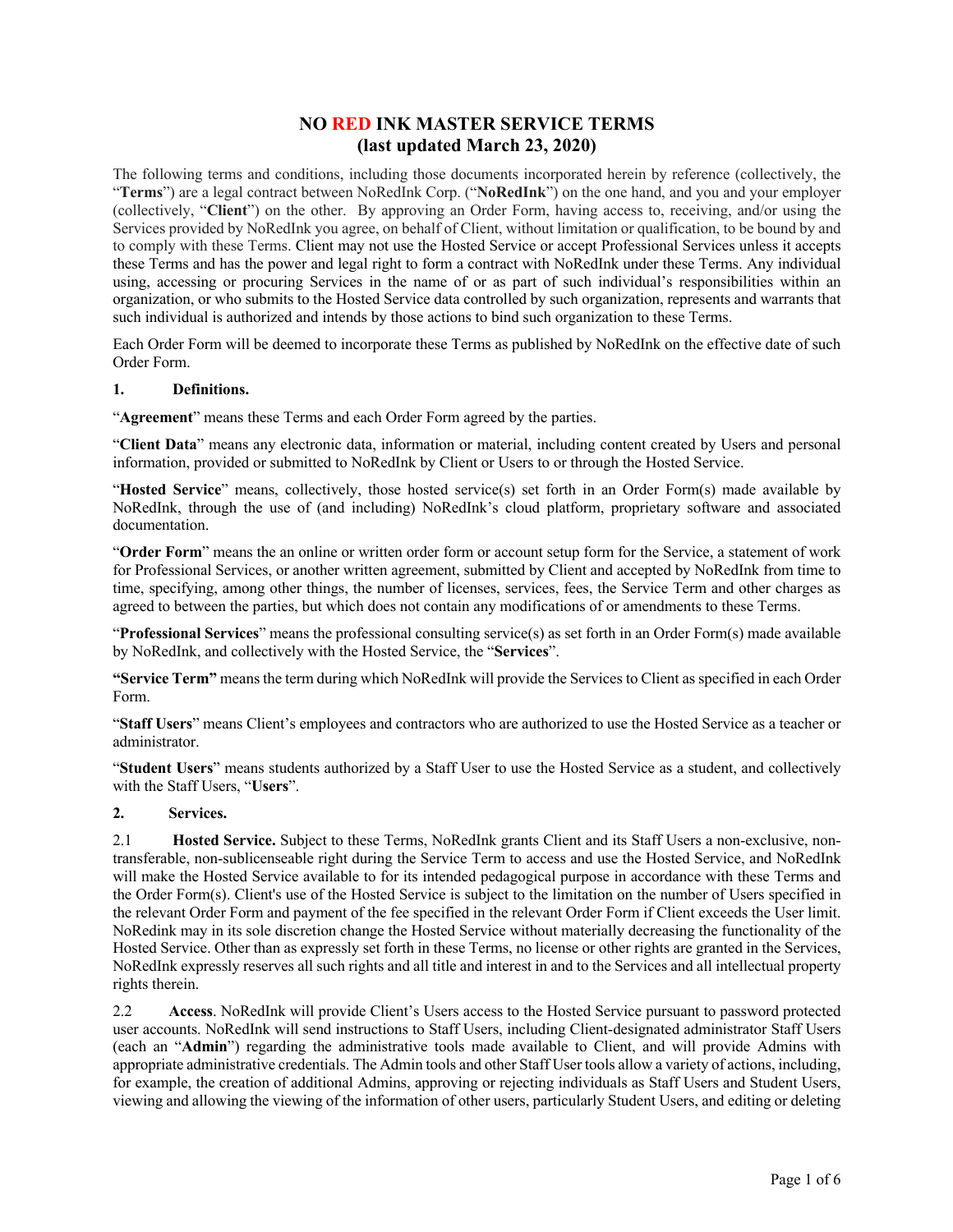from the Hosted Service information (including Client Data) submitted by other Users. All actions taken using the Admin and Staff User tools will be deemed approved by Client.

2.3 **Restrictions.** Client shall not itself or cause or permit others to: (a) disassemble, reverse engineer, or decompile the Hosted Service or otherwise attempt to access any of technology underlying the Hosted Service; (b) access the administrative interfaces of the Hosted Service for the purposes of competitive analysis, benchmarking, or designing, modifying, or otherwise creating any service or software program, or any portion thereof, that performs functions similar to the functions performed by the Hosted Service; or (c) copy, sublicense, or provide access or other dissemination of any element of the Hosted Service, in whole or in part, to any third party.

2.4 **Professional Services.** Client may request NoRedInk to provide certain Professional Services that are ancillary to the Service, such as teacher professional development services and training classes, and NoRedInk will use commercially reasonable efforts to provide such Professional Services as set forth on an Order Form from time to time.

2.5 **Support**. NoRedInk will provide email support for the Hosted Service during normal business hours (between the hours of 7:00 am and 5:00 pm PST on business days).

#### **3. Data Handling, Feedback**.

3.1 **Client Data.** As between NoRedInk and Client, all Client Data remains the sole property of Client (subject to any rights that Student Users may have in content they create within the Hosted Service). Client grants to NoRedInk a non-exclusive license during the Service Term to use and reproduce the Client Data to the extent necessary to provide, maintain, and improve the Services. NoRedInk will also have the right during and after the Service Term to (a) use and analyze data about the use of the Hosted Service by Client and Users in order to maintain and improve the Service, and (b) to disclose statistics aggregating Client and User usage data with NoRedInk's other clients' data for marketing and other purposes; provided that such data and statistics are not used except as de-identified or aggregated in a manner which renders identification of natural persons infeasible, and are never disclosed to any third party (except NoRedInk subcontractors in connection with the provision of the Services) other than in an aggregated format from which neither the identity of Client nor the identity of any natural person can reasonably be derived.

#### 3.2 **Data Compliance Basics**.

NoRedInk has implemented commercially reasonable and appropriate technical and organizational measures intended to secure Client Data from accidental loss and from unauthorized access, use, alteration or disclosure.

(b) NoRedInk will not use or sell the personal information of Student Users to market or advertise to Student Users or their or families or guardians.

(c) Client Data may include personal information from education records that are subject to the Family Educational Rights and Privacy Act (20 U.S.C. 1232g) and the Family Educational Rights and Privacy Act Regulations (34 CFR Part 99), as amended or otherwise modified from time to time ("**FERPA**"). To the extent that Client Data includes such education records ("**Education Records**"), NoRedInk will comply with FERPA, and will not disclose or use Education Records received from or on behalf of Client (or its Users) except as permitted or required by this Agreement, as required by law, or as otherwise authorized in writing by Client. For the purposes of FERPA, NoRedInk shall be considered a "school official".

(d) To the extent that Client Data includes personal information concerning Student Users under 13, NoRedInk will comply with Children's Online Privacy Protection Act, 15 U.S.C. 6501-6506 ("**COPPA**") with respect to such information, expressly subject to Client: (i) fulfilling the COPPA consent requirement for the use of the Hosted Service by Student Users under 13, and (ii) if Client learns or believes that a student under 13 may be using the Hosted Service without adequate consent having been provided, Client will immediately suspend such student's access to the Hosted Service and notify NoRedInk..

(e) More detail concerning NoRedInk's security and privacy practices for personal information provided to NoRedInk under these Terms are set forth in the Data Protection Addendum located at https://www.noredink.com/data-protection-addendum (the "**DPA**"), which is hereby incorporated by reference.

3.3 Subject to these Terms and the DPA, the terms and conditions of the NoRedInk Privacy Policy (which may be viewed at http://noredink.com/privacy) is incorporated herein by reference, shall apply to individual Users' use of the Service, and Client hereby acknowledges and agrees to the terms thereof. The NoRedInk Privacy Policy may be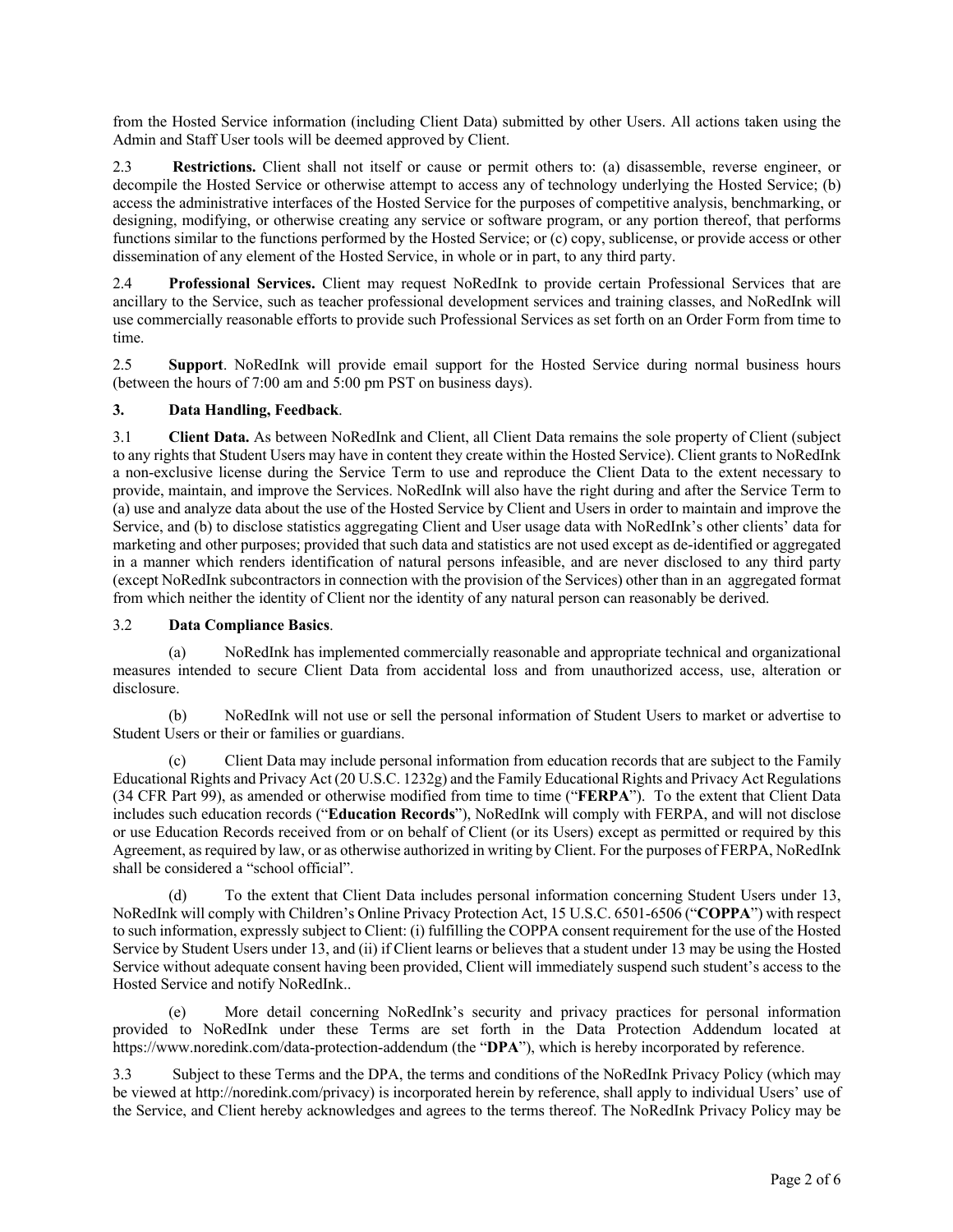amended from time to time. Any changes shall be effective as to Users upon the earlier of Client's approval of such changes (an exchange of emails to suffice) or the beginning of the next Service Term after notice is provided.

3.4 **Suggestions, Ideas and Feedback; Client Data**. NoRedInk shall have the unrestricted right to use or act upon any suggestions, ideas, enhancement requests, feedback, recommendations, or other information provided by Client or any other party relating to the Service.

### **4. Client Responsibilities.**

4.1 **Responsibility**. Client shall: (a) have sole responsibility for all activities that occur under Client's User accounts and for all Client Data; (b) use commercially reasonable efforts to prevent unauthorized access to, or use of, the Hosted Service and notify NoRedInk promptly of any such activity; and (c) comply with all applicable local, state, federal, and foreign laws (including the Family Educational Rights and Privacy Act (20 U.S.C. 1232g) and the Family Educational Rights and Privacy Act Regulations (34 CFR Part 99), as amended or otherwise modified from time to time) in using the Hosted Service.

4.2 **Service Guidelines.** Client shall use the Hosted Service solely for its internal pedagogical purposes as contemplated by these Terms and shall not use, or allow Users to use, the Hosted Service in a manner inconsistent with such purpose, including without limitation: (i) attempting to gain unauthorized access to, interfere with or disrupt the integrity or performance of the Service, computer systems, or networks related to the Service or any data contained in any of those; or (ii) harassing or interfering with any user's use and enjoyment of the Hosted Service.

## **5. Fees & Payment.**

5.1 **Fees.** Client shall pay the fees as specified in each Order Form or SOW (as applicable). Fees are nonrefundable except as otherwise specifically set forth in these Terms.

5.2 **Payment Terms**. Amounts due shall be payable thirty (30) days from the invoice date. All quotes and payments made under these Terms shall be in United States dollars. Late payments shall bear interest at the lower of one and one-half percent (1.5%) per month or the maximum rate permitted by law. If Client's account is ten (10) days or more overdue, in addition to any of its other rights or remedies, NoRedInk reserves the right to suspend the Service provided to Client, without prior notice or liability to the Client, until such amounts are paid in full. Client shall pay all of NoRedInk's reasonable fees, costs and expenses (including reasonable attorney's fees) if legal action is required to collect outstanding undisputed balances.

5.3 **Taxes.** NoRedInk's fees are exclusive of all taxes, levies, or duties of any nature ("**Taxes**"), and Client is responsible for payment of all Taxes, excluding only taxes levied by NoRedInk's local taxing authority on NoRedInk's income. If NoRedInk has the legal obligation to pay or collect taxes for which Client is responsible pursuant to this Section 5.3, the appropriate amount shall be invoiced to and paid by Client, unless Client provides NoRedInk with a valid tax exemption certificate authorized by the appropriate taxing authority.

#### **6. Confidentiality.**

6.1 **Definition of Confidential Information.** As used herein, "**Confidential Information**" means all information of a party ("**Disclosing Party**") which the Disclosing Party designates in writing as being confidential when it discloses such information to the other party ("**Receiving Party**"), including without limitation these Terms, the Hosted Service and any nonpublic information regarding the same, business and marketing plans, technology and technical information, product designs, and business processes (whether in tangible or intangible form, in written or in machine readable form, or disclosed orally or visually). Confidential Information shall not include any information that: (a) is or becomes generally known to the public without the Receiving Party's breach of any obligation owed to the Disclosing Party; (b) was independently developed by the Receiving Party without the Receiving Party's breach of any obligation owed to the Disclosing Party; or (c) is received from a third party who obtained such Confidential Information without any third party's breach of any obligation owed to the Disclosing Party.

6.2 **Protection.** Neither party will disclose the other party's Confidential Information, or use the other party's Confidential Information for any purpose other than to perform its obligations or exercise its rights under these Terms. Each party will protect the confidentiality of the Confidential Information of the other party in the same manner that it protects the confidentiality of its own proprietary and confidential information of like kind, but in no event shall either party exercise less than reasonable care in protecting such Confidential Information. Further, to the extent that Client is subject to a freedom of information act, open records law or similar legislative or regulatory obligations ("**Disclosure Laws**"), Client agrees that it will treat NoRedInk's Confidential Information as subject to exemption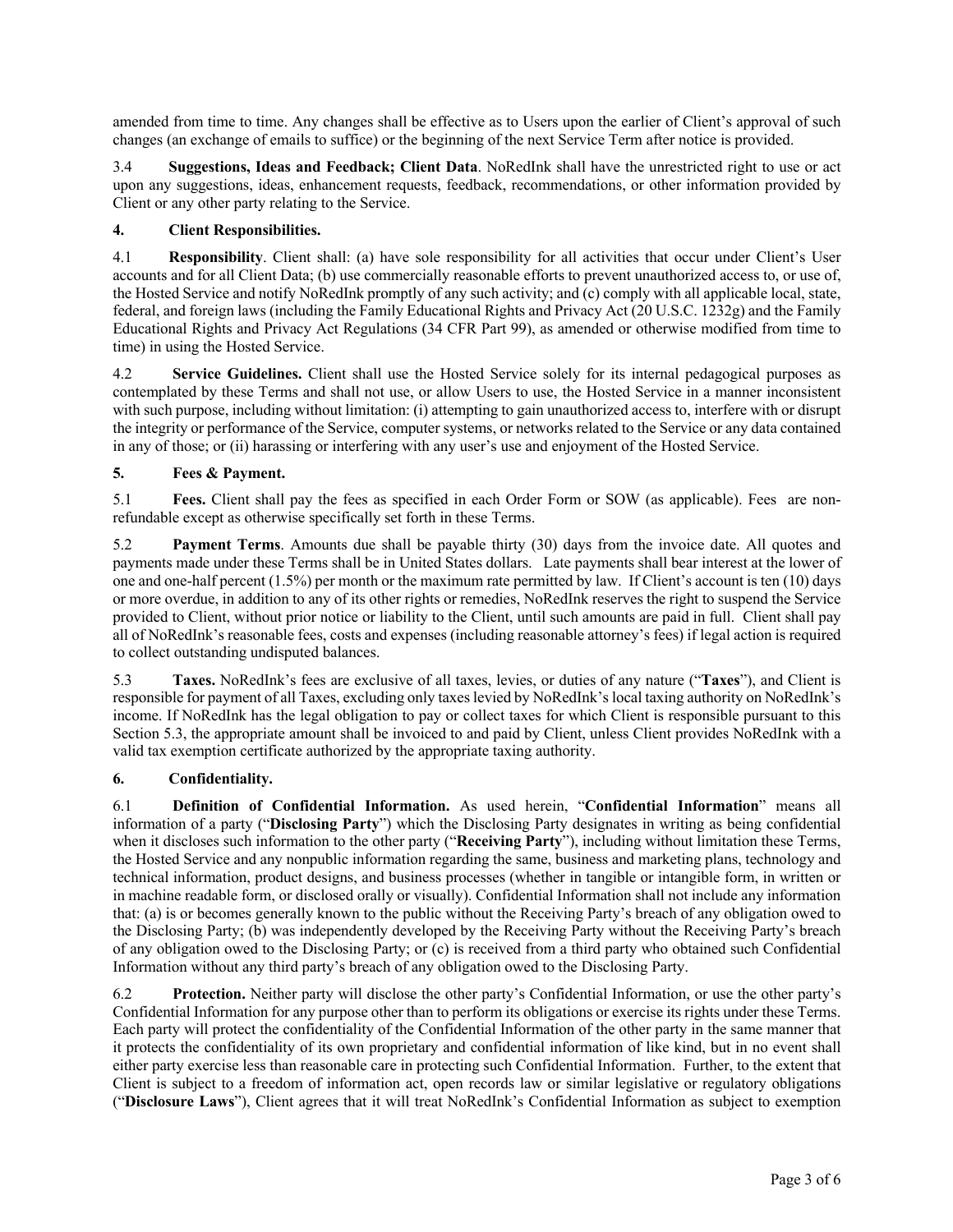from disclosure as "confidential commercial information" or any similar category of information subject to exemption from disclosure to the maximum extent possible under the relevant Disclosure Laws.

6.3 **Compelled Disclosure**. If the Receiving Party is compelled by law to disclose Confidential Information of the Disclosing Party, it shall provide the Disclosing Party with prior written notice of such compelled disclosure and reasonable assistance (at Disclosing Party's cost) if the Disclosing Party wishes to contest the disclosure. Without limiting the generality of the foregoing, Client agrees that it will provide NoRedInk with the maximum notice period and right to object to disclosure of NoRedInk Confidential Information available under the applicable Disclosure Laws.

6.4 **Remedies.** If the Receiving Party discloses or uses (or threatens to disclose or use) any Confidential Information of the Disclosing Party in breach of this Section 6, the Disclosing Party shall have the right, in addition to any other remedies available to it, to seek injunctive relief to enjoin such acts, it being specifically acknowledged by the parties that any other available remedies are inadequate.

## **7. Warranties & Disclaimers.**

7.1 **Warranties.** Each party represents and warrants that it has the legal power to enter into these Terms, and that it has the right and authority to grant to rights granted under this Agreement. NoRedInk represents and warrants that it will provide the Services in a manner consistent with reasonable standards applicable in NoRedInk's industry.

7.2 **Disclaimer of Warranties.** EXCEPT AS EXPRESSLY PROVIDED HEREIN, NOREDINK MAKES NO WARRANTY OF ANY KIND, WHETHER EXPRESS, IMPLIED, STATUTORY, OR OTHERWISE, AND HEREBY SPECIFICALLY DISCLAIMS ALL IMPLIED WARRANTIES, INCLUDING ANY WARRANTY OF MERCHANTABILITY OR FITNESS FOR A PARTICULAR PURPOSE, TO THE MAXIMUM EXTENT PERMITTED BY APPLICABLE LAW.

#### **8. Indemnification.**

8.1 **Indemnification by NoRedInk.** Subject to these Terms, NoRedInk will defend Client against any claims, demands, suits or proceedings made or brought by a third party ("**Claims**") against Client to the extent based upon an allegation that the Hosted Services, as furnished by NoRedInk hereunder and used by Client within the scope of this Agreement, misappropriates any third party trade secret or infringes any third party's copyright or U.S. patent or trademark rights. NoRedInk will indemnify and hold Client harmless against damages awarded by a court or settlements agreed by NoRedInk in connection with such Claims. NoRedInk shall have no obligations to Client under this Section 8.1 to the extent such Claims arise from Client's or Users' breach of these Terms. If any Claim is made under this Section, in NoRedInk's sole judgment, is likely to be made, NoRedInk may, at its discretion, either: (a) procure for Client the right to continue to use the Hosted Service, as such use is specifically provided for in these Terms, (b) replace or modify the Hosted Service to avoid infringement, or (c) terminate these Terms upon written notice to Client, and refund any paid but unused fees to Client. The obligations in this Section are Client's sole remedy for any claim that the Services infringe or misappropriate any third party intellectual property rights,

8.2 **Indemnification by Client.** Subject to these Terms and to the fullest extent permitted by any state laws limiting Client's liability, Client will defend NoRedInk against any Claims against Client to the extent: (i) arising out of the Client Data, or the use thereof by either party solely in accordance with this Agreement, or (ii) arising from Client's use of the Services in breach of this Agreement, including but not limited to failure to obtain parental consent for Student Users who are under 13. Client will indemnify and hold NoRedInk harmless against damages awarded by a court or settlements agreed by Client in connection with such Claims. Client shall have no obligations to NoRedInk under this Section 8.2 to the extent such Claims arise from NoRedInk's breach of these Terms.

8.3 **Procedure**. Each party's obligations under this Section 8 are conditioned on the party seeking indemnification: (a) promptly giving written notice of the Claim to the indemnifying party (provided that any delay in notification will excuse the indemnifying party only to the extent materially prejudices the indemnifying party's ability to defend or settle the claim); (b) giving the indemnifying party sole control of the defense and settlement of the Claim (provided that the indemnifying may not settle or defend any Claim without the indemnified party's consent unless such settlement unconditionally releases the indemnifying party of all liability); and (c) providing to the indemnifying party, at the indemnifying party's cost, all reasonable assistance.

## **9. Limitation of Liability and Action.**

9.1 **Limitation of Liability.**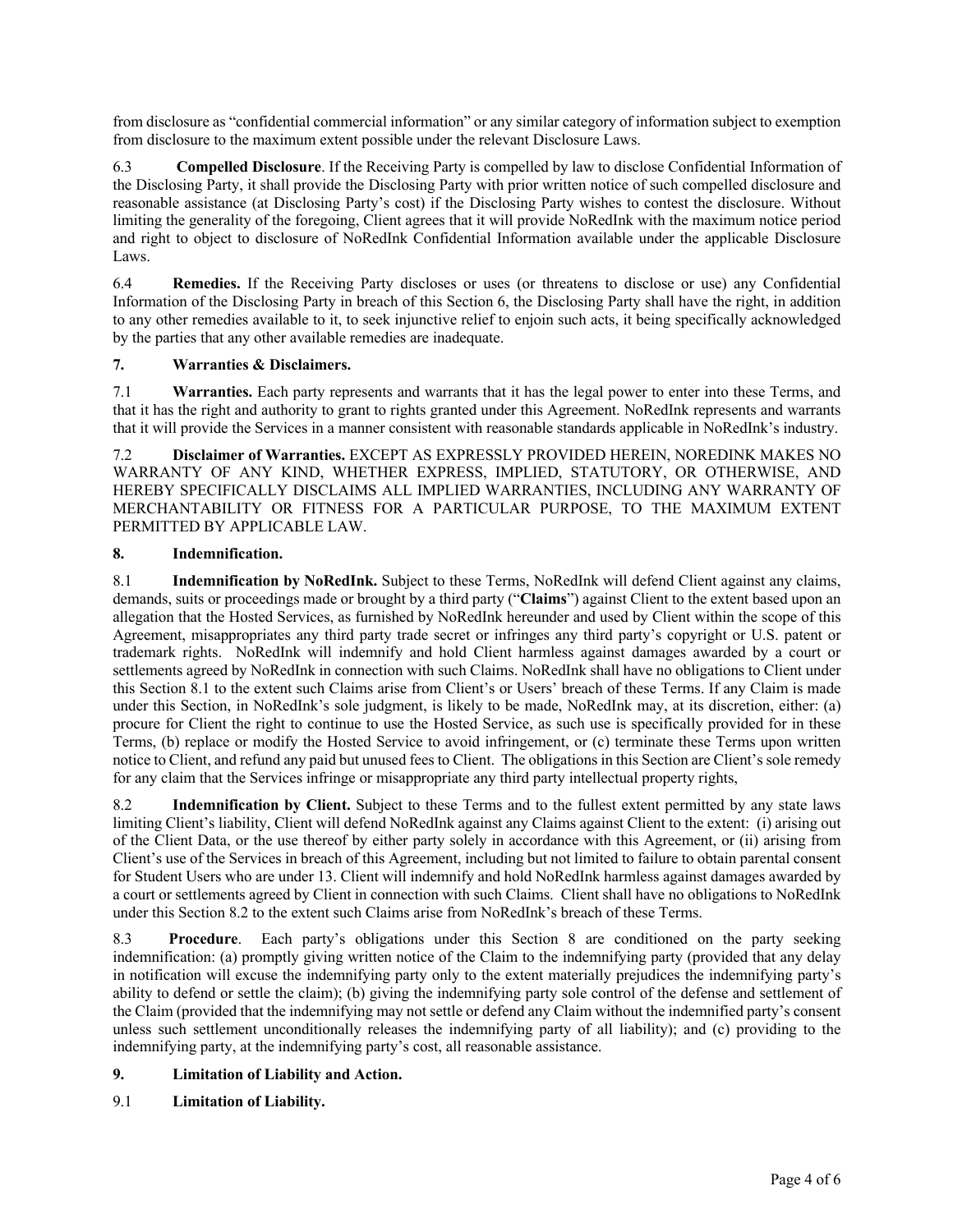(a) EXCEPT FOR DAMAGES PAYABLE TO THIRD PARTIES UNDER SECTION 8.1, IN NO EVENT SHALL NOREDINK HAVE ANY LIABILITY HEREUNDER FOR ANY LOST PROFITS, LOSS OF DATA, LOSS OF USE, COSTS OF PROCUREMENT OF SUBSTITUTE GOODS OR SERVICES, OR FOR ANY INDIRECT, SPECIAL, INCIDENTAL, PUNITIVE, OR CONSEQUENTIAL DAMAGES HOWEVER CAUSED, UNDER ANY THEORY OF LIABILITY, WHETHER OR NOT NOREDINK HAS BEEN ADVISED OF THE POSSIBILITY OF SUCH DAMAGE.

(b) IN NO EVENT SHALL NOREDINK'S AGGREGATE LIABILITY ARISING OUT OF OR RELATED TO THESE TERMS, UNDER ANY THEORY OF LIABILITY, EXCEED THE GREATER OF \$10,000 OR THE AMOUNTS ACTUALLY PAID BY CLIENT FOR THE SERVICE DURING THE ONE (1) YEAR PERIOD IMMEDIATELY PRECEDING THE DATE THE CAUSE OF ACTION AROSE.

9.2 **Insurance.** NoRedInk will during the Service Term maintain the following insurance coverage at its own cost and expense: (a) Workers' Compensation as required by applicable law in its jurisdiction; (b) Automotive Liability with a minimum limit of not less than \$1,000,000 combined single limit for property damage and bodily injury per accident, covering all vehicles operated by NoRedink; (c) Commercial General Liability, on an occurrence basis, with a minimum combined single limit of \$1,000,000 per occurrence; and (d) Cyber Liability covering the liability for technology errors and omissions, network security breaches and privacy , in an amount of at least \$1,000,000 per occurrence.

9.3 **Limitation of Action.** No action (regardless of form) arising out of the Agreement may be commenced by either party more than two (2) years after the expiration of the Service Term for the Service(s) to which such action pertains.

## **10. Term & Termination.**

10.1 **Term.** These Terms commence on the date an Order Form is executed by both parties and, unless sooner terminated in accordance with these Terms, shall continue until the expiration of the last Service Term to expire. In the event of an inadvertent gap of fewer than ninety (90) days between the expiration of a Service Term and the execution of a new Order Form intended to extend or renew the use of the Services, these Terms shall be deemed to not to have expired and to have continued in force through such inadvertent gap.

10.2 **Termination for Cause.** A party may terminate the Agreement for cause: (a) upon thirty (30) days written notice of a material breach to the other party, provided such breach remains uncured at the expiration of the notice period; or (b) if the other party becomes the subject of a petition in bankruptcy or any proceeding relating to insolvency, receivership, liquidation, or assignment for the benefit of creditors.

10.3 **Effect of Termination.** Upon the effective date of termination of this Agreement: (a) all then-active Order Forms will terminate; (b) Client's use of the Services is terminated, and Client shall immediately cease accessing the Hosted Service except that for thirty (30) days after termination, Client may access the Hosted Service solely to downloading its Client Data; (c) any and all payment obligations of Client incurred prior to the date of termination will immediately become due; (d) within thirty (30) days of such termination each party will return or, if return is not feasible, destroy all copies of Confidential Information of the other party in its possession except as required to comply with any applicable legal or accounting record keeping requirement; and (e) within thirty (30) days of termination NoRedInk will provide Client with the opportunity to download the Client Data or if Client is unable to do so, a copy of the Client Data, and will then destroy all Client Data. The following provisions shall survive the termination or expiration of these Terms for any reason and shall remain in effect after any such termination or expiration: Sections 1, 2.3, 3, 5 (as to outstanding payment obligations) and 6 through 11.

#### **11. General Provisions.**

11.1 **Governing Law; Disputes.** This Agreement and all disputes relating hereto shall be governed exclusively by, and construed exclusively in accordance with, the laws of the State of California, without regard to its conflict of laws provisions. The federal and state courts located in the Northern District of California shall have exclusive jurisdiction to adjudicate any dispute arising out of or relating to this Agreement, and each party hereby submits to the personal jurisdiction and venue of such courts. The parties acknowledge and agree that any unauthorized disclosure or use of a party's confidential information or intellectual property would cause such party irreparable harm for which monetary damages would be inadequate. Accordingly, in the event of such a disclosure or use, the aggrieved party may seek injunctive or other equitable relief to enforce this Agreement in addition to any available legal remedies.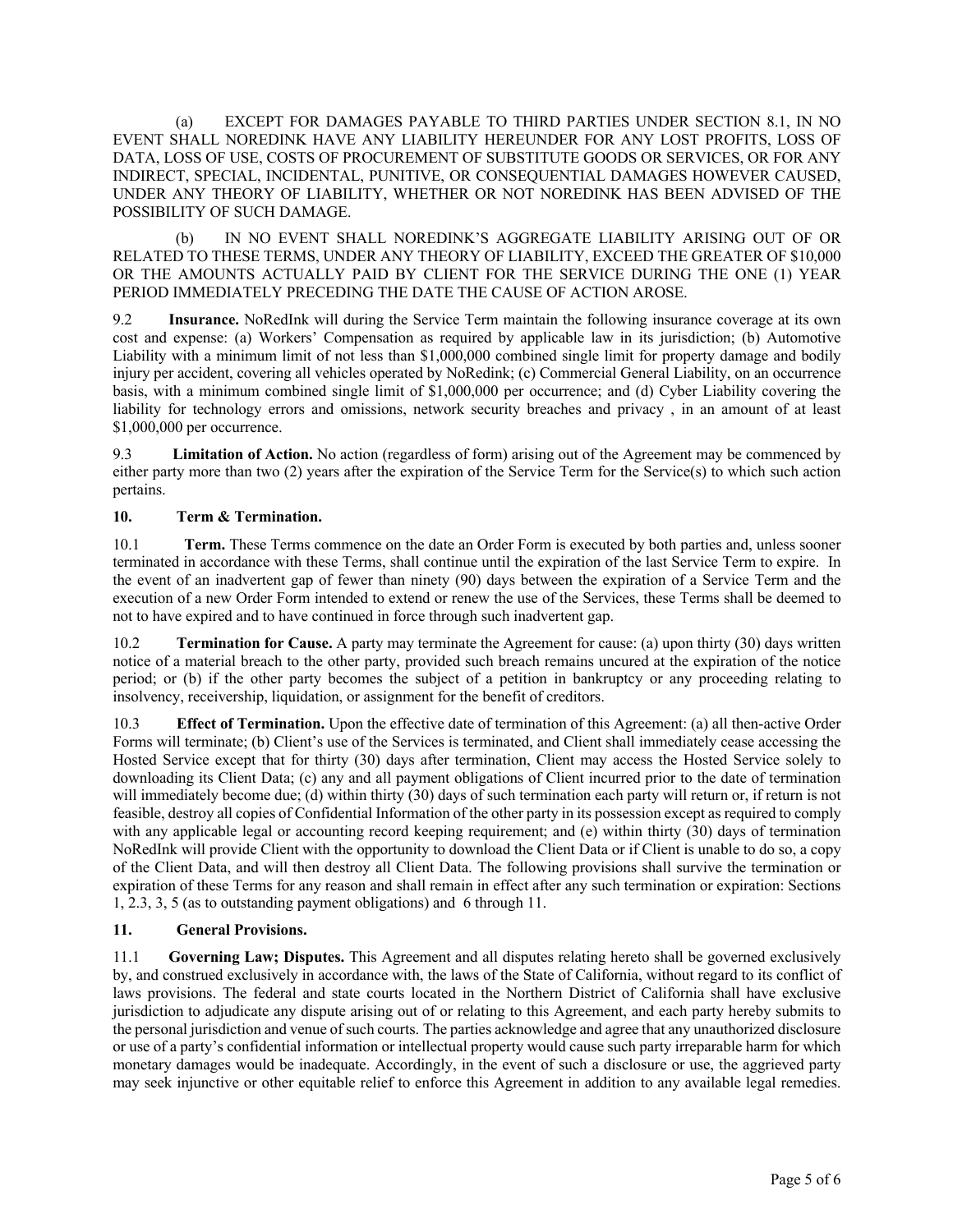Other than as expressly stated herein, the remedies provided herein are in addition to, and not exclusive of, any other remedies of a party at law or in equity.

11.2 **Relationship of the Parties.** This Agreement may not be construed to create or imply any partnership, agency or joint venture between the parties. NoRedInk may utilize subcontractors to fulfill any of its obligations or exercise any of its rights hereunder, provided that NoRedInk will remain responsible for such subcontractors' actions and omissions in connection with the Agreement as if NoRedInk had itself acted or failed to act. There are no third party beneficiaries to this Agreement.

11.3 **Force Majeure.** Except for a failure to make payments when due, party is not liable under any Agreement for non-performance caused by events or conditions beyond that party's reasonable control, if the party makes reasonable efforts to perform.

11.4 **Notices.** To the extent notices can be delivered by the use of a designated feature of the user interface of the Hosted Service (e.g., Client termination notices or address changes), notice will be effective when delivered through such user interfaces. All other notices under this Agreement shall be in writing and sent by email, or personally delivered or sent by guaranteed overnight courier, by registered or certified mail, return receipt requested to NoRedInk's address for notice set forth on the Order Form and to Client at the address provided by Client in its Hosted Service account, means evidenced by a delivery receipt or by email. Notice shall be deemed to have been given upon actual delivery (evidenced as to email by a non-automated reply) or refusal of delivery. Notices to NoRedInk shall be addressed to the attention of its CEO, with a copy to its Head of Operations.

11.5 **Waiver and Severablity.** Any express waiver or failure to exercise promptly any right under this Agreement will not create a continuing waiver or any expectation of non-enforcement. If any provision of this Agreement is held to be contrary to law or unenforceable, the provision shall be changed and interpreted so as accomplish the objectives of the original provision to the fullest extent permitted by law, and the remaining provisions of this Agreement shall remain in effect, unless the modification or severance of any provision has a material adverse effect on a party, in which case such party may terminate this Agreement.

11.6 **Assignment.** Neither party may assign any of its rights or obligations hereunder, whether by operation of law or otherwise, without the prior express written consent of the other party, not to be unreasonably withheld. Notwithstanding the foregoing, NoRedInk may assign this Agreement without Client's consent in connection with a merger, acquisition, corporate reorganization, or sale of all or substantially all of its assets. Any purported assignment in breach of this Section shall be void and of no effect. This Agreement shall bind and inure to the benefit of the parties' respective permitted successors and permitted assigns.

11.7 **Counterparts.** Order Forms may be executed in counterparts (including by telefacsimile or exchange of PDF or similar documents), which taken together shall form one legal instrument.

11.8 **Entire Agreement and Construction.** These Terms, the DPA, and the Order Form constitute the entire agreement between the parties as to its subject matter. No modification or waiver of these Terms shall be effective unless in writing and signed by the party against whom the modification or waiver is to be asserted. Notwithstanding any language to the contrary therein, no terms or conditions stated in any Client order documentation (even if used as an Order Form) shall be incorporated into or form any part of these Terms.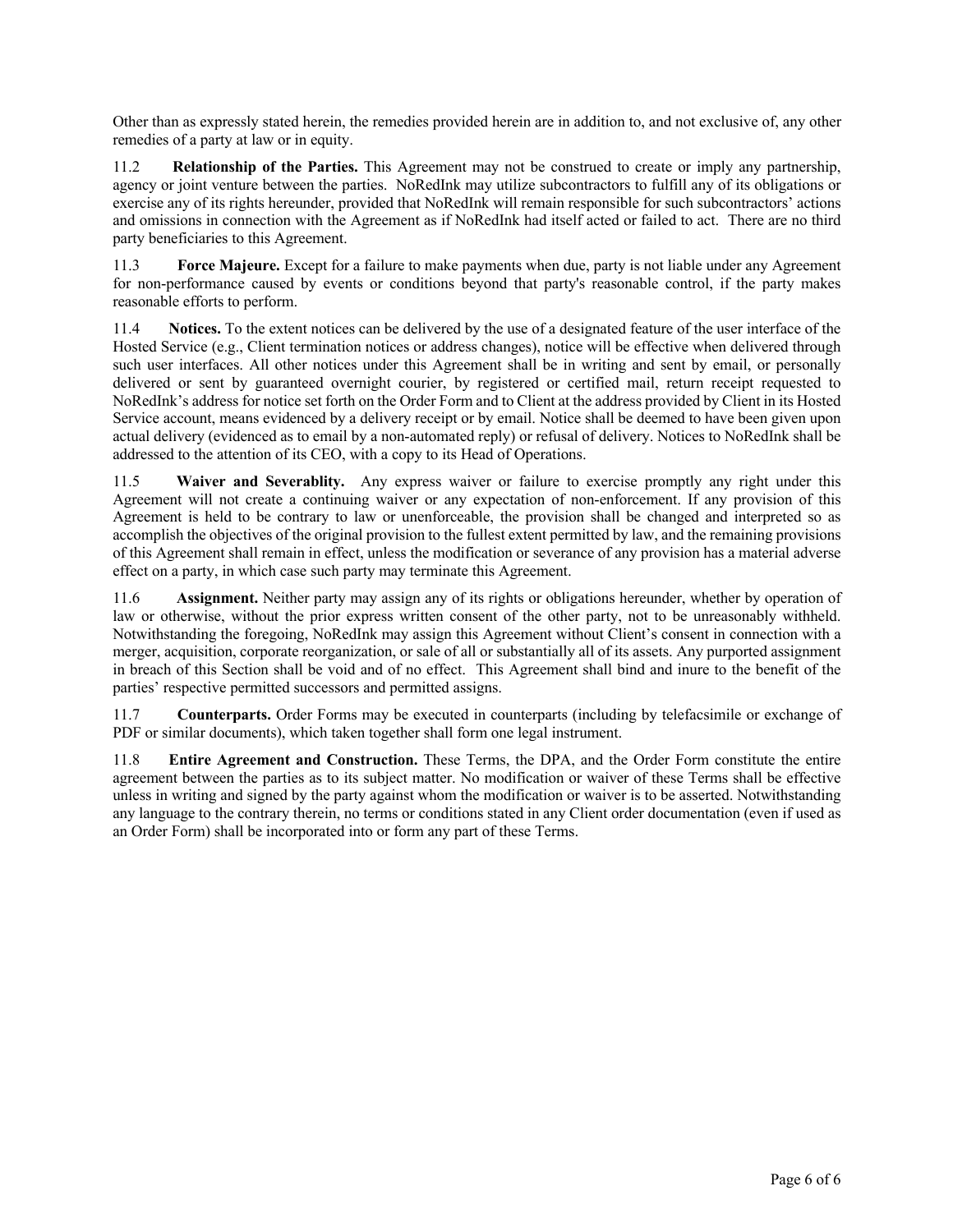This DPA was last revised on March 21, 2020.

#### **Data Protection Addendum for NoRedInk Hosted Service**

This Data Protection Addendum ("**DPA**") forms part of the Master Service Terms located at https://www.noredink.com/master-services-terms and the Order Form (together, the "**Agreement**"), entered into by and between the Client and NoRedInk Corp. ("NoRedInk"), pursuant to which Client accesses, uses and has accessed and used NoRedInk's Hosted Service (as defined in the Agreement).

This Addendum applies to and takes precedence over the Agreement and any associated contractual document between the parties, such as an order form, statement of work or data protection addendum thereunder, to the extent of any conflict.

#### **1. Definitions**

1.1 "**Applicable Data Protection Laws**" means the Family Educational Rights and Privacy Act ("**FERPA**") at 20 U.S.C. 1232g (34 CFR Part 99), Children's Online Privacy Protection Act ("**COPPA**"), 15 U.S.C. 6501-6506; Protection of Pupil Rights Amendment ("**PPRA**") 20 U.S.C. 1232h, AB 1584 (codified at California Education Code § 49073.1), and the Student Online Personal Information Protection Act (codified at California Business and Professions Code § 22584 *et seq.*), any specific state Covered Information protection laws set forth in the table set forth as Exhibit A hereto as of the date set forth in such table as applicable to NoRedInk, and such other state Covered Information protection laws as NoRedInk and Client may agree in writing shall apply.

1.2 "**CCPA**" means the California Consumer Privacy Act, codified at California Civil Code §1798.100 *et seq*.

1.3 "**Covered Information**" means (a) Educational Records and Student-Generated Content provided by Client or generated by the use of the Hosted Service by Client or Users; (b) all elements of Client Data which either identify or can reasonably be used to identify a natural living person; and (c) those elements of Client Data indexed to those elements identified in clause (a). Covered Information excludes any De-Identified Information.

1.4 "**De-Identified Information**" means any information which has been de-identified or aggregated in a manner which renders identification of natural persons infeasible.

1.5 **"Educational Records**" means official records, files and data directly related to a student and maintained by the school or local education agency, including but not limited to, records encompassing all the material kept in the student's cumulative folder, such as general identifying data, records of attendance and of academic work completed, records of achievement, and results of evaluative tests, health data, disciplinary status, test protocols and individualized education programs.

1.6 **"student"** shall be interchangeable with "pupil" for the purposes of any Applicable Data Protection Laws.

1.7 **Student-Generated Content"** means materials or content created by a student during and for the purpose of education including, but not limited to, essays, research reports, portfolios, creative writing, music or other audio files, photographs, videos, and account information that enables ongoing ownership of student content.

1.8 Any capitalized but undefined terms herein shall have the meaning set forth in the Agreement.

#### **2. Client Obligations**

2.1 Compliance. Client will comply with all Applicable Data Protection Laws in connection with the Agreement.

2.2 Unauthorized Access Notification. Client shall notify NoRedInk promptly of any known or suspected unauthorized access to Client Data, whether or not such access was made with User credentials. Client will reasonably assist NoRedInk in any efforts by NoRedInk to investigate and respond to any unauthorized access.

#### **3. NoRedInk Obligations**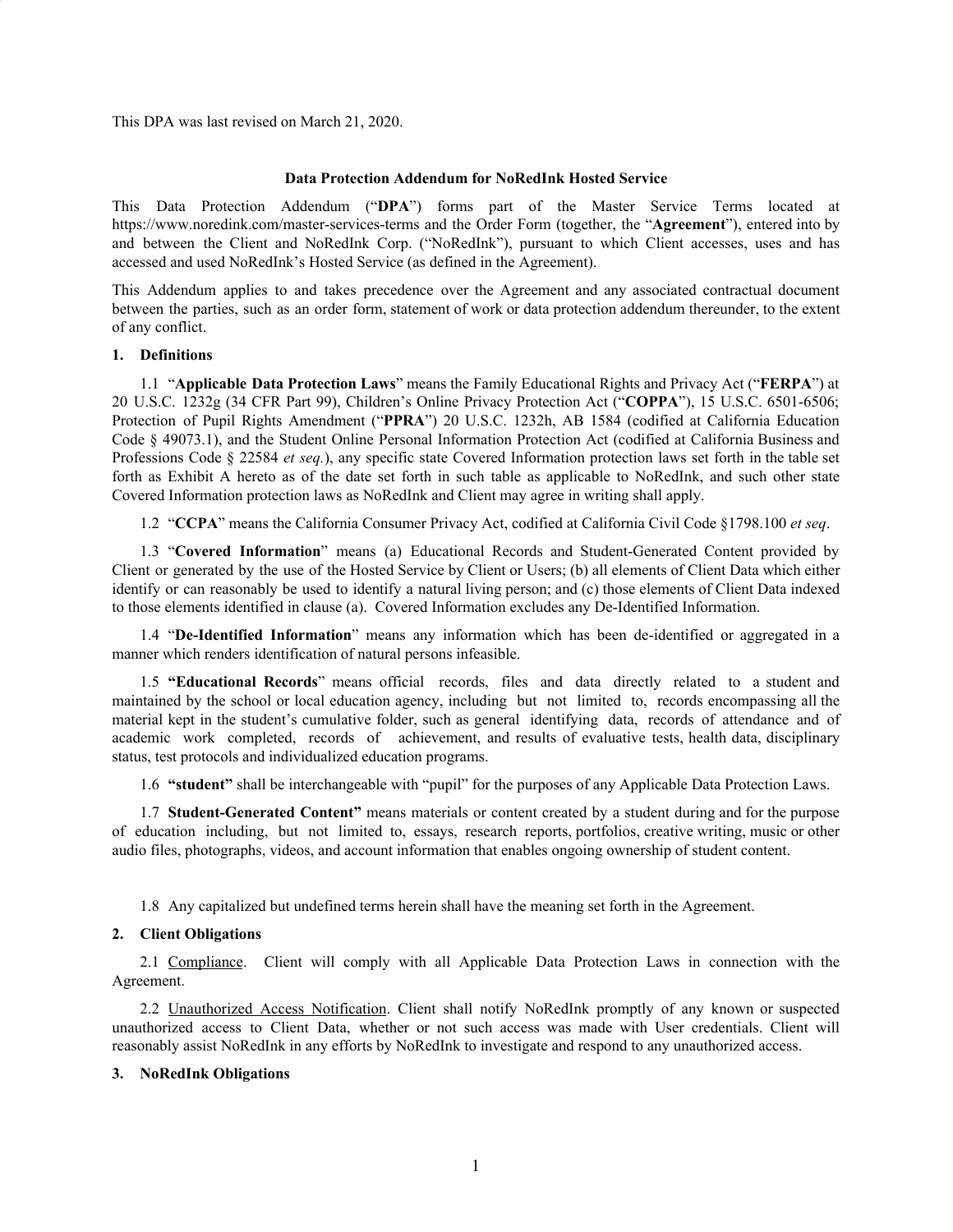3.1 Data Protection Laws; Use Generally. NoRedInk will comply with its obligations under the Applicable Data Protection Laws, provided that as to COPPA or any state law which requires consent or authorization from a parent or guardian for the collection or use of Covered Information, Client is responsible for fulfilling any applicable consent requirement. Without limiting the generality of the foregoing, NoRedInk shall not use or disclose Covered Information received from or on behalf of Client (or its Users) except as permitted or required by the Agreement and this Addendum, as required or expressly permitted by law, or as otherwise authorized in writing by Client. For the purposes of FERPA, NoRedInk shall be considered a School Official, under the control and direction of the Clients as it pertains to the use of Covered Information notwithstanding the above.

3.2 Parent Access. Client shall establish reasonable procedures by which a parent, legal guardian, or eligible student may review Covered Information in the student's records, correct erroneous information, and procedures for the transfer of student-generated content to a personal account, consistent with the functionality of services. NoRedInk shall respond in a timely manner (and no later than 45 days from the date of the request) to the Client's request for Covered Information in a student's records held by NoRedInk to view or correct as necessary. Subject to NoRedInk's obligations under the CCPA, in the event that a parent of a student or other individual contacts NoRedInk to review any of the Covered Information accessed pursuant to the Hosted Service, NoRedInk shall refer the parent or individual to the Client, who will follow the necessary and proper procedures regarding the requested information.

3.3 Student-Generated Content. If Student-Generated Content is stored or maintained by NoRedInk as part of the provision of the Hosted Service, NoRedInk shall, at the request of the Client or the relevant student, provide a copy thereof to the relevant student or the Client, as applicable, and if such a facility is available, transfer said Student-Generated Content to a separate student account upon termination of the Agreement; provided, however, such transfer shall only apply to Student-Generated Content that is severable from the Hosted Service.

3.4 Third Party Requests. Should a third party, including law enforcement and government entities, contact NoRedInk with a request for data held by NoRedInk in connection with the Hosted Service, NoRedInk shall, if permitted by the law or instrument under which such request is made, redirect the Third Party to request the data directly from the Client. If permitted by the law or instrument under which such request is made, NoRedInk shall notify the Client in advance of a compelled disclosure to a Third Party.

3.5 Employees; Subprocessors. NoRedInk shall require all employees and individual consultants who have access to Covered Information to comply with all applicable provisions of this DPA with respect to the Covered Information. NoRedInk shall be responsible for the actions or omissions of all employees, consultants and subcontractors receiving, accessing or processing Covered Information in connection with the Agreement as if NoRedInk had itself acted or failed to act.

3.6 Use of De-Identified Information. De-identified Information may be used by NoRedInk for the purposes of development, research, and improvement of educational sites, services, or applications, as set forth in the Agreement. NoRedInk will not attempt to re-identify De-identified Information and will not transfer De-identified Information to any party (other than a NoRedInk subcontractor in connection with the provision of the Services or as part of an assignment of the Agreement) unless: (a) the De-Identified Information is either aggregated with other similar data so that neither the identity of Client nor the identity of any natural person can reasonably be derived; or (b) that party agrees in writing not to attempt re-identification.

3.7 Data Availability. NoRedInk will provide the Client with any specified portion of the Covered Information within ten (10) calendar days of receipt of a written request for such Covered Information.

#### 4. **Advertising Prohibition**.

NoRedInk will not use or sell Covered information to (a) market or advertise to students or families/guardians; (b) inform, influence, or enable marketing or advertising to students or families/guardians; (c) develop a profile of a User or a Student User's family member/guardian, for any commercial purpose other than providing the Service to Client. This section does not prohibit NoRedInk from using Covered Information as set forth in the Agreement and elsewhere in this DPA.

#### **5. Data Security**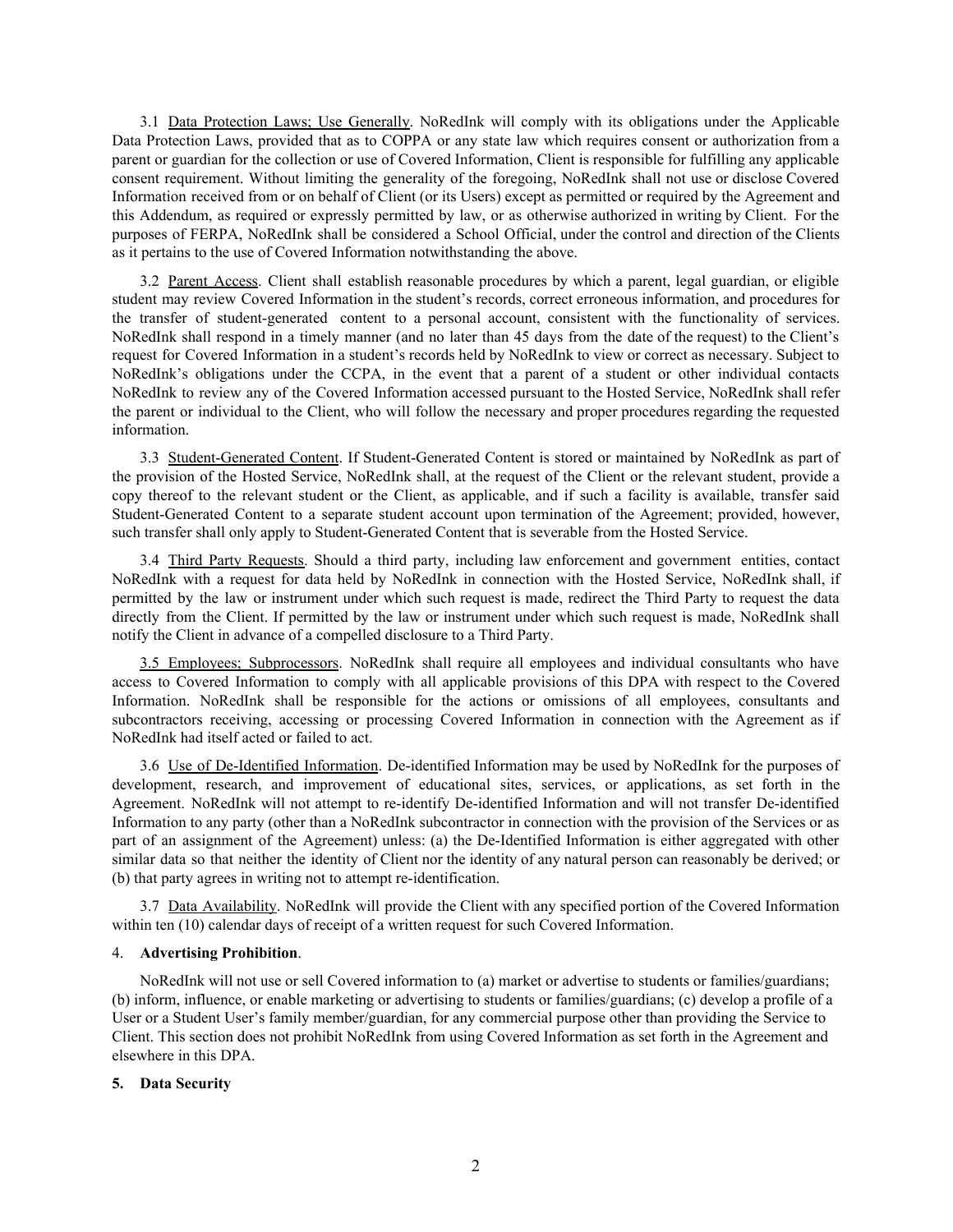5.1 Data Security Generally. NoRedInk agrees to abide by and maintain adequate data security measures, consistent with industry standards and good technology practices, to protect Covered Information from unauthorized disclosure or acquisition by an unauthorized person.

5.2 Passwords and Employee Access. NoRedInk shall secure usernames, passwords, and any other means of gaining access to the Hosted Service or to Covered Information, using security standards no less secure than industry standard. NoRedInk shall only provide access to Covered Information to employees, individual consultants or subcontractors that are performing Professional Services or supporting the Hosted Service. Employees and individual consultants with access to Covered Information shall have signed confidentiality agreements regarding said Covered Information. All employees with access to Covered Information shall be subject to criminal background checks in compliance with state and local ordinances.

5.3 Security Protocols. Both parties agree to maintain security protocols that meet industry standards in the transfer, transmission and storage of any data, including ensuring that data may only be viewed or accessed by parties legally allowed to do so.

5.4 Employee Training. NoRedInk shall provide periodic security training to those of its employees and individual consultants who operate or have access to the system. Further, NoRedInk shall provide Client with contact information of an employee who Client may contact if there are any security concerns or questions.

5.5 Security Technology. NoRedInk shall employ industry standard measures to protect data from unauthorized access, including server authentication and data encryption. NoRedInk shall host Client Data pursuant to the Agreement in an environment using a firewall that is updated according to industry standards.

5.6 Periodic Risk Assessment. NoRedInk will conduct digital and physical periodic (no less than semi-annual) risk assessments and remediate any identified security and privacy vulnerabilities in a timely manner.

5.7 Disposition of Data. NoRedInk shall destroy, delete or de-identify all Covered Information obtained under the Agreement when it is no longer needed for the purpose for which it was obtained, and/or transfer said Covered Information to Client or Client's designee in an industry standard format. During the Term of the Agreement, Client may request partial disposal of Covered Information obtained under the Agreement that is no longer needed. Upon termination of the Agreement, NoRedInk shall destroy, delete, or de-identify all Covered Information obtained under the Agreement by (a) shredding any hard copies of any Covered Information; or (b) secure deletion of electronic copies of Covered Information; or (c) modifying the Covered Information to make it De-Identified Information. The duty to destroy or delete Covered Information shall not extend to Covered Information that has been previously converted to De-Identified Information or placed in a separate account pursuant to the other terms of this DPA.

#### 6. **Data Breach**.

6.1 Breach Notification. In the event that Covered Information is accessed or obtained by an unauthorized person, NoRedInk shall provide notification to Client within a reasonable amount of time of the incident, and not exceeding forty-eight (48) hours. NoRedInk shall follow the process set forth in this Section 6.

6.2 Notification Structure. The security breach notification shall be written in plain language, shall be titled "Notice of Data Breach," and shall present the information described herein under the following headings: "What Happened," "What Information Was Involved," "What We Are Doing," "What You Can Do," and "For More Information." Additional information may be provided as a supplement to the notice.

6.3 Minimum Contents. The security breach notification shall include, at a minimum, the following information:

(a) The name and contact information of the Client to which the report is made.

(b) A list of the types of personal information that were or are reasonably believed to have been the subject of a breach.

(c) If the information is possible to determine at the time the notice is provided, then either (i) the date of the breach, (ii) the estimated date of the breach, or (iii) the date range within which the breach occurred. The notification shall also include the date of the notice.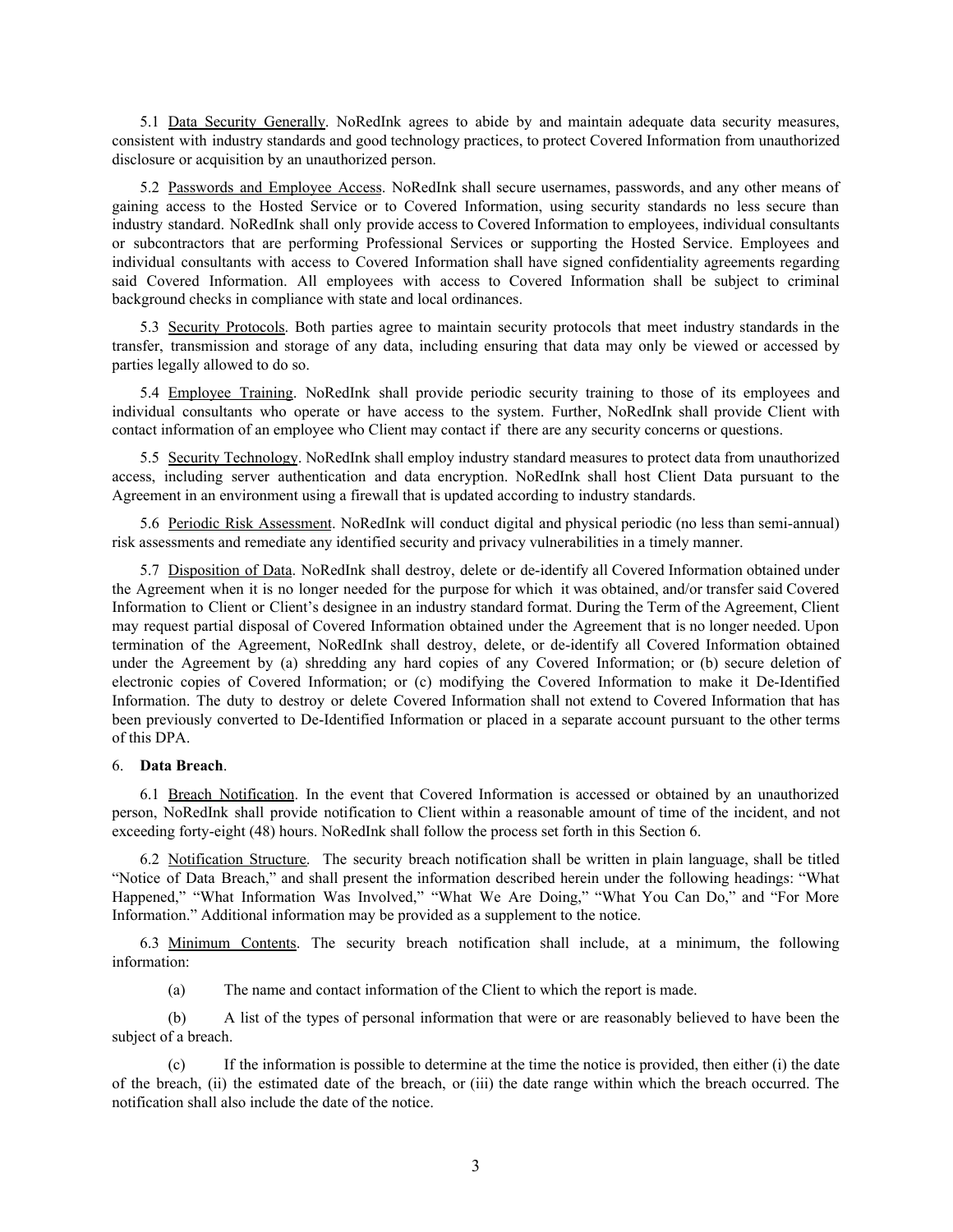(d) Whether the notification was delayed as a result of a law enforcement investigation, if that information is possible to determine at the time the notice is provided.

(e) A general description of the breach incident, if that information is possible to determine at the time the notice is provided.

6.4 Optional Contents. If feasible, then upon Client's request, the security breach notification may also include any of the following:

(a) Information about what NoRedInk has done to protect individuals whose information has been breached.

(b) Advice on steps that the person whose information has been breached may take to protect himself or herself.

6.5 Legal Requirements. NoRedInk agrees to adhere to all requirements in applicable state and federal law with respect to a data breach related to the Covered Information, including, when appropriate or required, the required responsibilities and procedures for notification and mitigation of any such data breach.

6.6 Response Planning. NoRedInk further agrees to have a written incident response plan that reflects good practices and is consistent with industry standards for responding to a data breach, breach of security, privacy incident or unauthorized acquisition or use of Covered Information.

6.7 Other Interactions Regarding Breach. NoRedInk is prohibited from directly contacting parent, legal guardian or students unless expressly requested by Client or required by applicable law (including the CCPA). If Client requests NoRedInk's assistance providing notice of unauthorized access, and such assistance is not unduly burdensome to NoRedInk, NoRedInk shall notify the affected parent, legal guardian or eligible student of the unauthorized access, which shall include the information required in this Section 6.

| <b>Statute</b>                                                                          | As of Date |
|-----------------------------------------------------------------------------------------|------------|
|                                                                                         |            |
| Connecticut General Statutes 10-234aa – 10-234dd                                        | 2/21/2020  |
| Illinois Student Online Personal Protection Act, 105 ILCS 85/1; Illinois School Student | 2/21/2020  |
| Records Act (ISSRA), 105 ILCS 10/1 et seq. & 23 IAC 375                                 |            |
| Montana Pupil Online Personal Information Protection Act (Montana House Bill 745)       | 2/21/2020  |
| New York State Education Law Section 2-D                                                | 2/21/2020  |
| Texas Education Code Chapter 32, Subchapter D                                           | 2/21/2020  |
| Code of Virginia $\S$ 22.1-287.02                                                       | 2/21/2020  |

**Exhibit A Additional State Covered Information Protection Laws**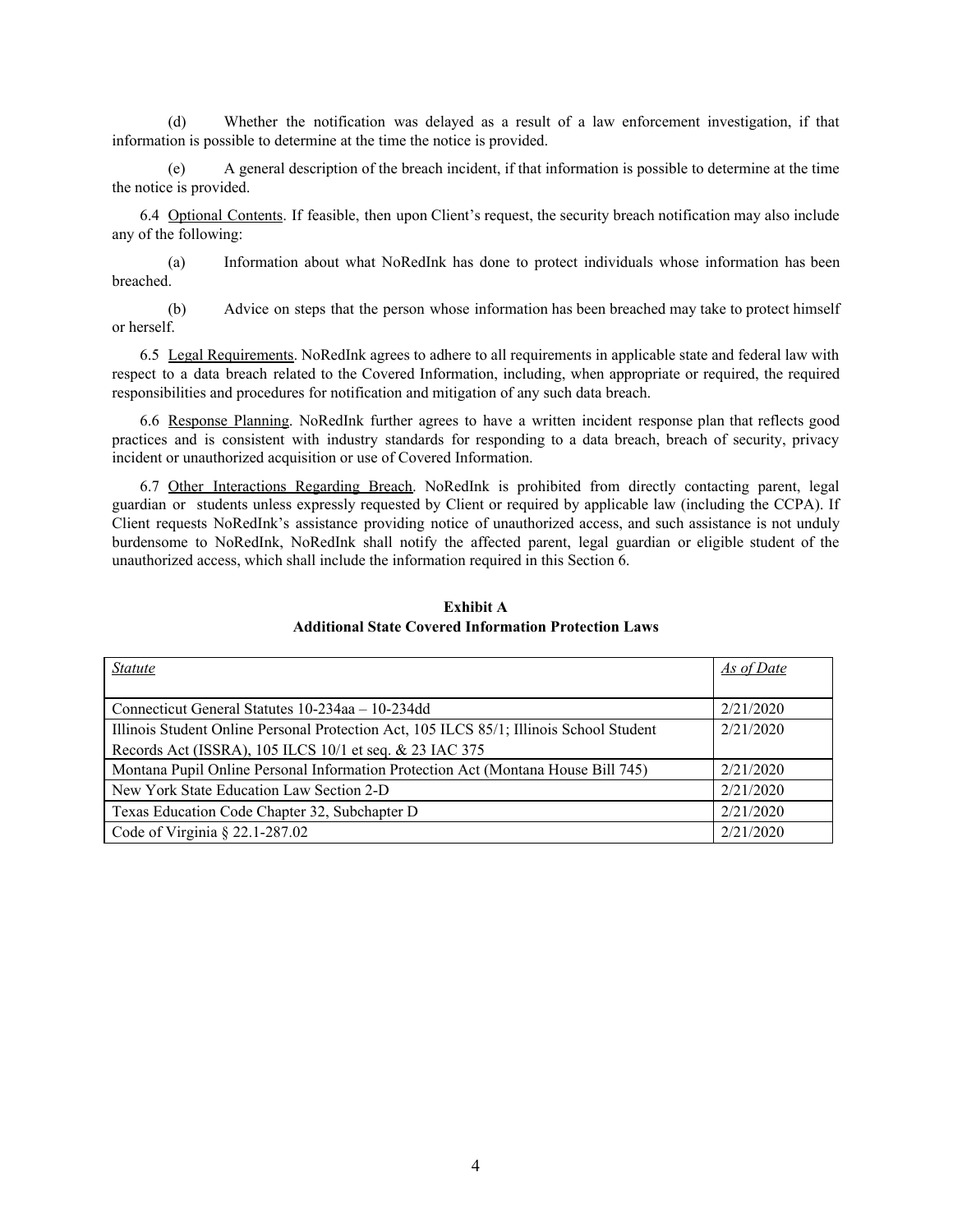

**Customer name:** Ferris Junior High School

**Primary Contact Name:** CJ Lowery

**Primary contact email:** clowery@ferrisisd.org

**Billing address:** PO Box 459 Ferris, Texas 75125 United States

**Will a PO be required?**

**Vendor Approval Required?**

Y

**Vendor Approved?** Y<br>Vendor Appr<br>Y<br>Vendor Appr<br>Y<br>Billing Email<br>Clowery @f<br>Billing Conta<br>CJ Lowery

**Billing Email**

Y<br>Billing Email<br>clowery@ferrisisd.org

**Billing Contact Name:**

**Service start date:** 06-10-2020 **Service end date:** 06-30-2021 **Payment Terms:** On Invoice Start Date **Billing Terms:** Net 120

| <b>SUMMARY</b>                              |                                                                                                             |                    |            |                 |                    |
|---------------------------------------------|-------------------------------------------------------------------------------------------------------------|--------------------|------------|-----------------|--------------------|
| <b>PRODUCT</b>                              | <b>DESCRIPTION</b>                                                                                          | <b>SALES PRICE</b> | <b>QTY</b> | <b>DISCOUNT</b> | <b>TOTAL PRICE</b> |
| <b>NoRedInk Premium Site License</b><br>- C | NoRedInk Premium<br>access for all students;<br>includes virtual training for<br>all participating teachers | \$8,000.00         |            | 10%             | \$7,200.00         |
|                                             |                                                                                                             | TOTAL:             |            | \$7,200.00      |                    |

-If applicable, all unused Premium training services will expire annually on the service end date.

-Training dates can only be confirmed after order forms are signed by both parties.

-NoRedInk Premium is unavailable during July in all years unless otherwise stated.

#### **Please sign and return to: rachel@noredink.com**

**Contract terms:** This Order Form incorporates and is subject to the Master Services Terms — collectively the "Agreement" — and constitutes a binding contract entered into by and between NoRedInk Corp. ("NoRedInk"), a Delaware corporation with its principal place of business at 118 2nd Street, San Francisco, CA 94105, and the entity listed below as client ("Client"). The Master Services Terms are available at: NoRedInk Master Services [Agreement](https://noredink-product.s3-us-west-2.amazonaws.com/NoRedInk+Master+Service+Terms.pdf) The Data Protection Addendum is available at: NoRedInk Data Protection [Addendum](https://noredink-product.s3-us-west-2.amazonaws.com/NoRedInk+Data+Protection+Addendum.pdf)